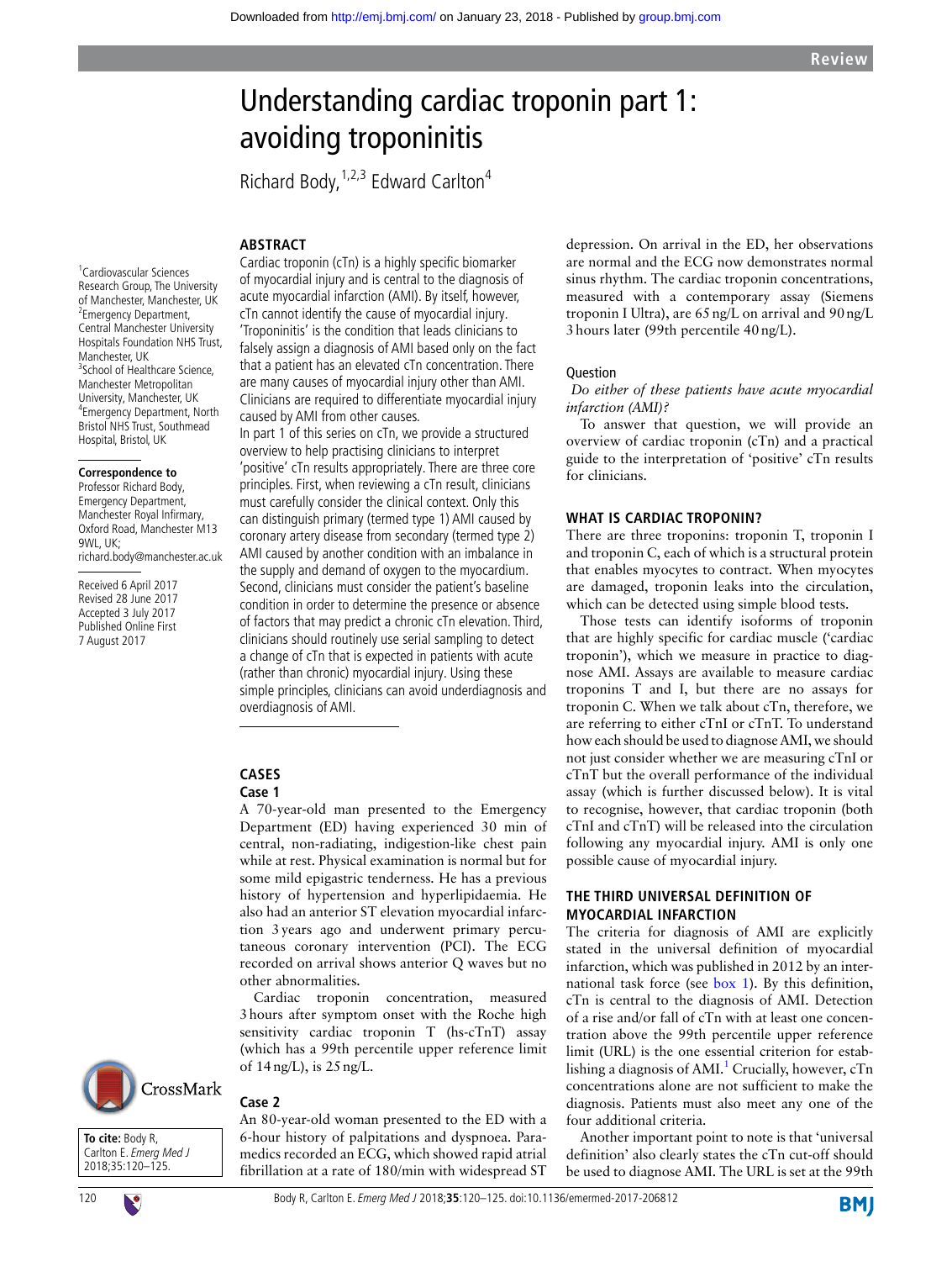# **Box 1 Summary of the third universal definition of myocardial infarction**

Essential: Detection of a rise and/or fall of cTn with at least one concentration above the 99th percentile upper reference limit. Plus at least one of the following.

- ► Symptoms compatible with myocardial ischaemia (importantly, these symptoms may be atypical).
- ► Appropriate ECG changes (including ST segment or T wave changes, new or presumed new left bundle branch block or the development of pathological Q waves).
- ► Imaging evidence of new loss of viable myocardium.
- ► Intracoronary thrombus identified at coronary angiography or postmortem.

percentile of concentrations measured in apparently healthy individuals (who are not further defined) and is assay-specific, for example, 14ng/L for Roche high-sensitivity cTnT or 40ng/L for Siemens Ultra cTnI. This is routinely reported by cTn manufacturers in their product information. The International Federation of Clinical Chemistry also publishes an online table reporting the 99th percentile for each commercially available

cTn assay.<sup>2</sup> All emergency physicians should be aware which assay they use in practice and know its 99th percentile URL.

Some people may wonder whether a higher threshold, above the 99th percentile URL, would help to avoid problems with the so-called 'false-positive' cTn elevations. However, diagnosing small AMIs does benefit patients. For example, it is clear that cTn elevations just above the 99th percentile URL are clearly associated with adverse short-term cardiovascular prognosis.<sup>3</sup>

Importantly, this prognosis improves with treatment. Mills *et al* conducted a service evaluation in Edinburgh, where local clinical protocols had set the diagnostic threshold for AMI at 200ng/L (well above the 99th percentile of the contemporary cTnI assay that was in use at the time, which was stated to be  $12$  ng/L in the manuscript<sup>2</sup>). The incidence of death or AMI at 12 months was found to be disproportionately high in patients with cTnI concentrations between 50ng/L and 200ng/L (figure 1). This group then changed its clinical protocol such that the cTnI threshold for making a diagnosis of AMI was set to 50ng/L. On repeating the service evaluation, Mills *et al* noted that the prognosis of patients with cTnI concentrations between 50 and 200ng/L had dramatically improved. The same group went on to show that patients with cTnI >12ng/L had an adverse prognosis compared to those with  $cTnI < 12$  ng/L.<sup>4</sup> In the absence of direct



Figure 1 Incidence of death or acute myocardial infarction (AMI) within 12 months stratified by cardiac troponin I (cTnI) concentrations in the 'validation phase' (diagnostic threshold for AMI 200 ng/L) and 'implementation phase' (revised diagnostic threshold for AMI 50 ng/L), from the study by Mills et al.<sup>25</sup>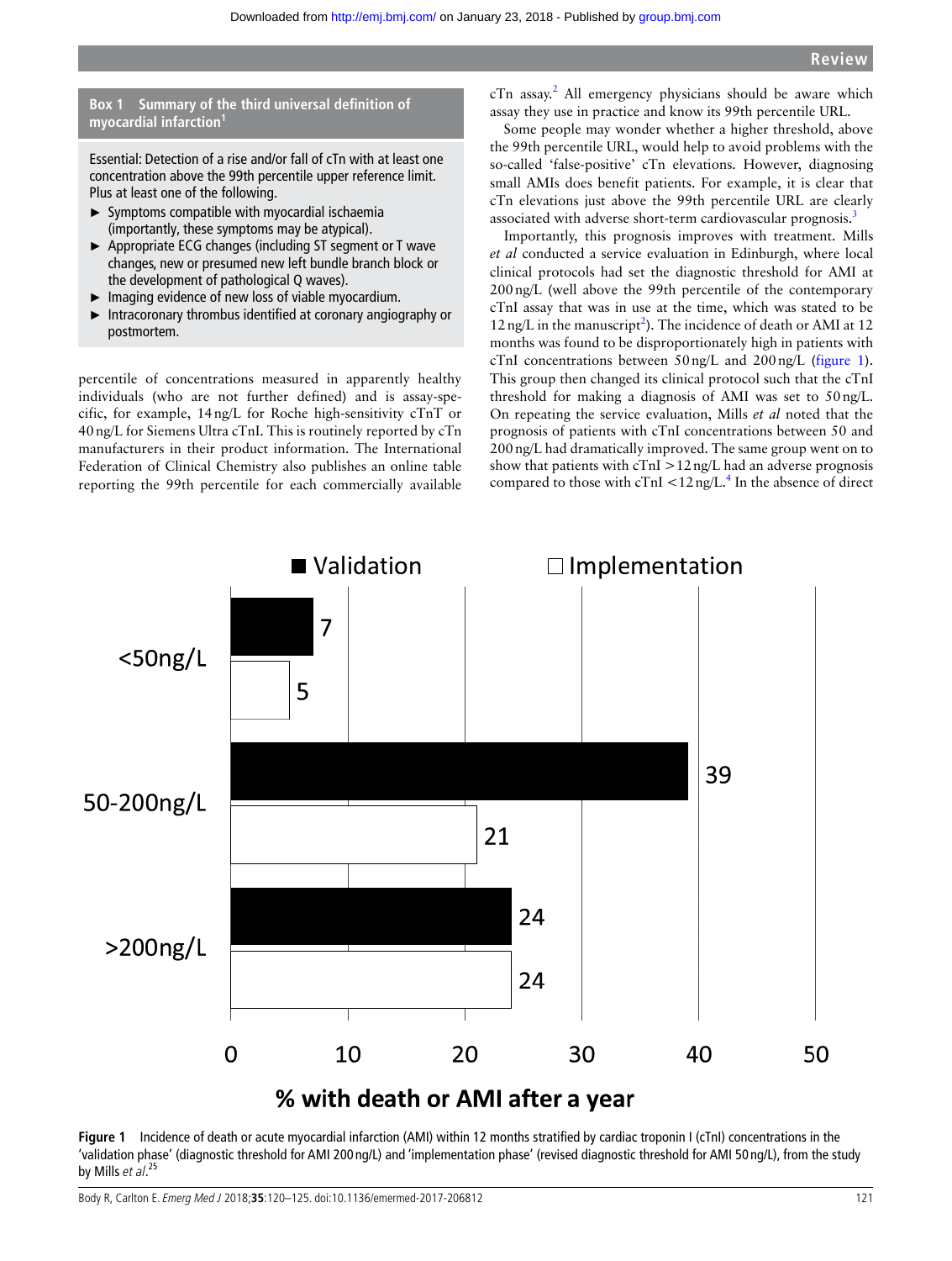### **Review**

evidence from randomised controlled trials, such evidence presents a strong argument for retaining the current 99th percentile URL.

#### **What is high sensitivity cardiac troponin (hs-cTn)?**

Hs-cTn assays have greatly improved our ability to rapidly and accurately 'rule in' and 'rule out' AMI. However, many people remain concerned that these assays may increase the prevalence of 'false-positive' results, that is, detecting elevated hs-cTn concentrations in patients who do not have AMI. To address this concern, it is important to understand exactly what is meant by a 'hs-cTn' assay.

The criteria for labelling an assay as 'high sensitivity' have been clearly defined.<sup>5</sup> Hs-cTn assays must meet two standards, both of which are based on analytical (ie, laboratory) characteristics rather than diagnostic accuracy.

First, hs-cTn assays must have adequate precision. 'Precision' describes the reliability of the test results and relates to the 'spread' of results that may be obtained if the same sample is tested repeatedly. It is measured using the coefficient of variation (CV). The CV is defined as the SD divided by the mean concentration obtained when the same sample is repeatedly analysed and is expressed as a percentage. A lower CV indicates a more precise assay. The CV varies according to the actual concentration of cTn and tends to be higher (indicating lower precision) at low cTn concentrations. In order for a cTn assay to be labelled as 'high sensitivity', the CV must be <10%when measuring a sample with a cTn concentration equal to the 99th percentile URL of the assay.

Second, hs-cTn assays must be able to detect cTn concentrations in at least 50% of apparently healthy individuals. This relates to the 'analytical sensitivity' of the assay and depends on the ability of the assay to detect small concentrations of cTn below the 99th percentile URL. The fact that hs-cTn assays can detect concentrations in apparently healthy individuals demonstrates that a low level of turnover of cTn is a normal phenomenon. However, neither of these criteria imply that a hs-cTn assay should necessarily yield more 'false-positive' results. The definition of the URL, for example, remains unchanged.

#### **What hs-cTn assays are currently used in practice?**

According to a recent appraisal by the National Institute for Health and Care Excellence (NICE) in England and Wales, there are currently only two commercially available hs-cTn assays ready for clinical use.<sup>6</sup> The key characteristics of each assay are shown in table 1.

Other assays either (a) do not meet both criteria for being 'high sensitivity' (eg, the Siemens cTnI Ultra assay, which cannot detect cTn concentrations in  $>50\%$  of apparently healthy individuals), (b) did not provide sufficient data to NICE to demonstrate that the assay met criteria (the Beckman Coulter Access AccuTnI +3 assay, which has a 99th percentile URL of 40 ng/L) or (c) do not yet have a commercially

available platform to deliver results with sufficiently low turnaround time for use in acute settings (eg, the Singulex cTnI assay). There are currently no point of care troponin assays that meet 'high-sensitivity' criteria. Assays that do not meet 'high-sensitivity' criteria are generally labelled as 'contemporary' troponin assays.

There are some important differences between the two available hs-cTn assays. For example, when testing patients with suspected acute coronary syndrome (ACS) at the time of arrival in the ED, the hs-cTnT assay (Roche) is more sensitive for AMI than the Abbott hs-cTnI assay (90% vs  $77%$ ).<sup>7</sup> This means that the first blood test in the ED is less likely to give a 'false-negative' result when the hs-cTnT assay (Roche) is used. However, with that first blood test the hs-cTnT assay is also more likely to give a so-called 'false-positive' result than the Abbott hs-cTnI assay. (The specificity for AMI is 78% for hs-cTnT vs 93% for hs-cTnI.) This does not suggest that one assay is better than the other. It is simply important to be aware that, when compared with hs-cTnI, hs-cTnT is more sensitive and less specific for AMI using the first blood test in the ED.

#### **Do hs-cTn assays give more 'false-positive' results than contemporary assays?**

'Troponinitis' is commonly thought to be a problem relating to the use of hs-cTn assays. On the contrary, however, 'troponinitis' may occur with any cTn assay. In fact, the Abbott hs-cTnI assay is no more likely to give a 'false-positive' result for AMI than the previous generation of cTn assay, also manufactured by Abbott.<sup>8</sup>

However, the hs-cTnT assay (Roche) is more likely to give a 'false-positive' result than the older cTnT assay from the same manufacturer.<sup>9 10</sup> There is a clear explanation for this. When the same sample of blood is analysed with both the (current) hs-cTnT and (older) cTnT assays, the result will appear higher with the hs- $cTnT$  assay, especially at low  $cTn$  concentrations.<sup>8</sup> A reading of 10ng/L with the cTnT assay equates to approximately 30ng/L when measured with the hs-cTnT assay. Patients with hs-cTnT concentrations between 14ng/L (the URL of the hs-cTnT assay) and 30ng/L will therefore now test 'positive' for troponin, whereas they would have had 'negative' tests with the contemporary cTnT assay.

This means that the hs-cTnT assay can detect smaller AMIs. Therefore, more patients are diagnosed with AMI and fewer with unstable angina (a troponin negative state). It also means that the assay can detect smaller amounts of myocardial injury caused by conditions other than AMI.

This explains why there are more 'positive' results in patients who do not have AMI when hs-cTnT is used. However, such results should not really be considered as 'false positives' as for the test is identifying genuine myocardial injury. The single most important factor in avoiding 'troponinitis' is therefore to recognise that cTn is a marker of myocardial injury, not AMI. AMI is only one of many possible causes of myocardial injury. Cardiac troponin cannot, by itself, tell us the cause of the myocardial

| Table 1<br>Analytical characteristics of available high sensitivity cardiac troponin (hs-cTn) assays                     |                                                       |                                                                                         |             |                            |  |
|--------------------------------------------------------------------------------------------------------------------------|-------------------------------------------------------|-----------------------------------------------------------------------------------------|-------------|----------------------------|--|
| Assay                                                                                                                    | 99th percentile (ng/L)                                | Lowest concentration with a<br>coefficient of variation <10% Limit of blank ( $nq/L$ )* |             | Limit of detection (ng/L)t |  |
| Hs-cTnT (Roche Elecsys fifth generation)                                                                                 | 14                                                    |                                                                                         |             |                            |  |
| Hs-cTnl (Abbott Architect STAT)                                                                                          | 26 (often reported as 34 in men and 16 5<br>in women) |                                                                                         | $0.7 - 1.3$ |                            |  |
| *Limit of blank: two SD above the mean average of repeated measurements made on a sample containing no cardiac troponin. |                                                       |                                                                                         |             |                            |  |

†Limit of detection: the lowest concentration that can be reliably distinguished from the limit of blank.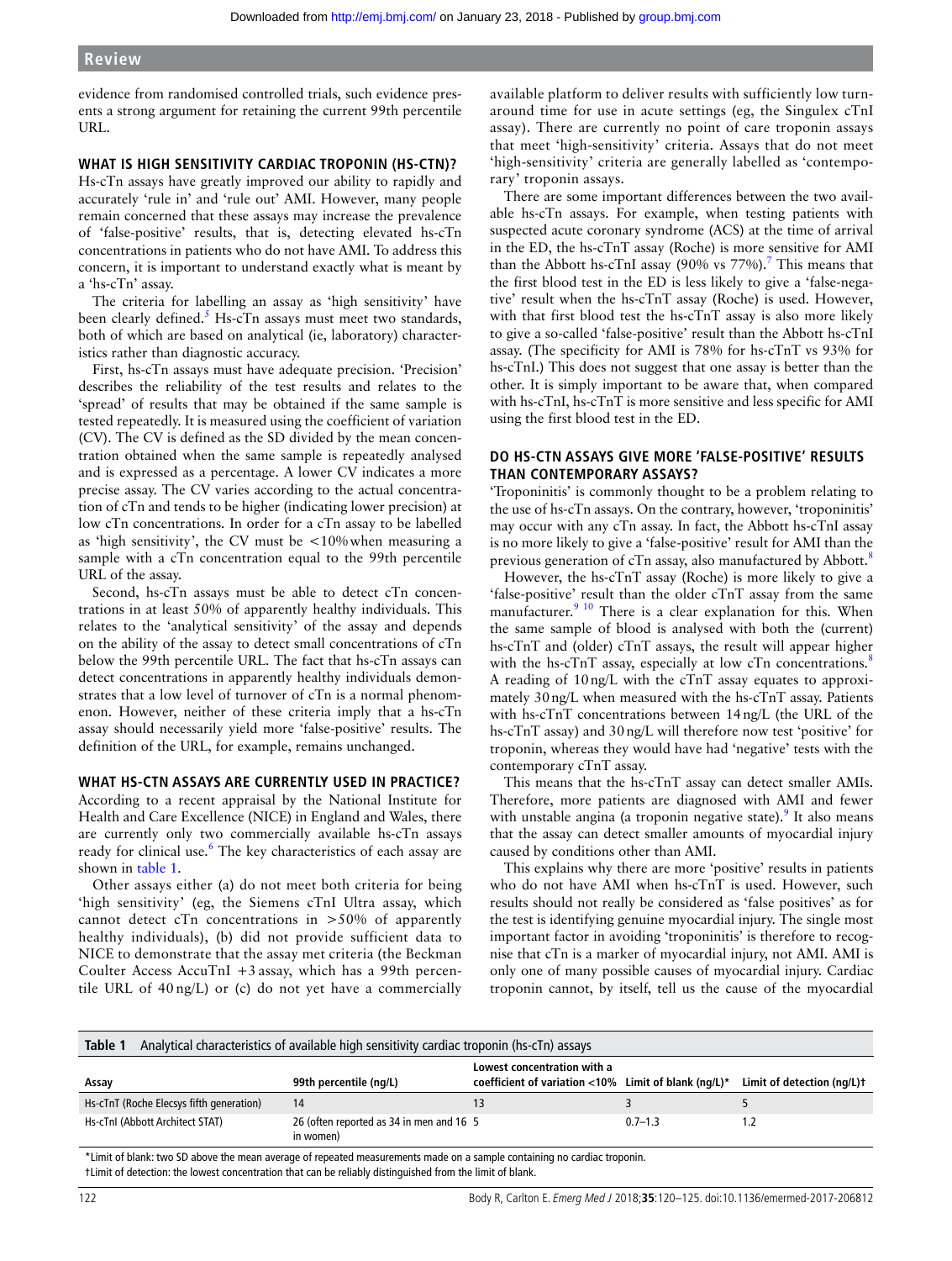injury. To establish the cause, we must pay attention to the following three key points

#### **Interpret the current clinical context**

In the information-light environment of the ED where rapid access to investigation results is crucial, we must accept that cTn concentrations will sometimes be measured in patients for whom the clinical context does not suggest a suspected ACS. Thus, when interpreting a troponin concentration, clinicians must always consider the clinical context.

The universal definition of myocardial infarction describes five distinct subgroups of AMI, only two of which (labelled as 'type 1' and 'type 2' AMI) are directly relevant to everyday practice in *Emergency Medicine*. 10 Type 1 AMI is a 'primary AMI' caused by a plaque rupture or similar event related to coronary artery disease. Patients with type 1 AMI will benefit from early treatment with antiplatelets, anticoagulants and coronary revascularisation. Type 2 is a 'secondary AMI' caused by an imbalance in the supply and demand of oxygen to the myocardium and is secondary to a condition other than coronary artery disease (eg, sepsis, cardiac arrhythmias and major haemorrhage). While type 2 AMI has a worse prognosis than type 1 AMI $<sup>11</sup>$  initial manage-</sup> ment should focus on treatment of the underlying condition.

#### **Consider the patient's baseline condition**

While considering the patient's *current* clinical condition will help to identify the cause of an *acute* myocardial injury, considering the patient's *baseline* condition (prior to attendance at the ED) will help to identify factors that are expected to cause a *chronic* cTn elevation.

A study that determined the reference ranges (ie, the 99th percentile URL) for three different cTn assays (one of which was a high-sensitivity assay) in apparently healthy people helps us to understand how high patient's baseline cTn concentrations can be. The study demonstrated that the URLs we use in practice are entirely appropriate for patients without any significant comorbidities (eg, vascular disease, hypertension, alcoholism, hyperglycaemia, renal impairment and heart failure). However, if we were to derive the 99th percentile URL in 'all comers', regardless of their comorbidities, the 99th percentile would more than double for hs-cTnT (from 14ng/L to 30ng/L), increase by more than 50% for the Beckmann AccuTnI assay (from 40ng/L to 67ng/L) but remain the same for the Siemens cTnI Ultra assay  $(40 \text{ ng/L})$ .<sup>12</sup> This shows that cTn concentrations of up to twice the usual 'normal range' may be expected at baseline in patients with comorbidities such as pre-existing cardiovascular disease or even risk factors for coronary artery disease, although not all cTn assays are affected.

Advancing age is also strongly associated with higher cTn concentrations at baseline, $^{13}$  although again this phenomenon appears to be more pronounced with the hs-c $TnT$  assay.<sup>14</sup> In ED patients aged >65 years without an apparent cause for cTn elevation, hs-cTnT levels as high as 82ng/L (which was the 95th percentile of the results obtained) may be seen.<sup>15</sup> Clearly, many patients with hs-cTnT levels of that magnitude will have other important acute pathology (and are not, therefore, representative of the general population), but this research demonstrates how high cTn concentrations can be in elderly patients without AMI in the ED.

It is also well known that chronic kidney disease (CKD) often leads to chronic cTn elevations. In these patients, the detection of elevated cTn concentrations in apparent health indicates an adverse prognosis $16$  but the extent to which this is modifiable **Box 2 Criteria for calculation of the relative and absolute delta troponin. Abbreviations: cTn1, first cardiac troponin concentration recorded; cTn2, second cardiac troponin concentration recorded.**

- ► Relative delta= (cTn2−cTn1) / [(cTn1+cTn2)/2]
- ► Absolute delta = cTn2−cTn1

remains uncertain. Understanding the potential magnitude of chronic cTn elevations in patients with CKD may help to avoid initial overtreatment, which is important given the increased risk of haemorrhagic complications in CKD. In a study of 89 apparently otherwise healthy patients with CKD, the 95th percentile of hs-cTnT ranged from 52ng/L in CKD stage 3 to 297ng/L in CKD stage  $5.^{17}$  While this should alert clinicians to the potential magnitude of chronic cTn elevations in patients with CKD (and thus help to prevent initial over-reaction to apparently high cTn concentrations on arrival in the ED), it is important to recognise that a bespoke URL for patients with CKD has not been established. As not all patients with CKD will have a chronically elevated cTn concentration, it remains essential to appraise each case individually.

#### **Detection of a rise and/or fall of cardiac troponin**

The universal definition of AMI stipulates that a rise and/or fall of cTn is required in order to make the diagnosis. Serial sampling is therefore routinely required to determine the 'delta' (or change) in cTn over time. Only after serial sampling can clinicians be certain about whether an observed cTn elevation is due to an acute myocardial injury or a chronic state. In the former, we would usually expect to see a change in the cTn concentration over time, with the possible exception of very late presenters. In the latter, we would not expect to see a substantial change in cTn concentration over time.

Serial sampling for cTn is conventionally undertaken over 3–6hours. A 20% relative change (delta) in cTn concentration between samples is generally considered significant based on the precision of contemporary cTn assays. Recent evidence suggests that the absolute (rather than relative) change in cTn concentration has greater diagnostic accuracy (box 2).

The amount of change required depends on the particular cTn assay being used but, as a rule of thumb, a change of at least half the 99th percentile URL is significant.<sup>18</sup> For example, if the 99th percentile URL is  $14 \text{ ng/L}$ , then an absolute change  $>7 \text{ ng/L}$  is significant and compatible with AMI. It is worth bearing in mind that if the time between samples is shorter, the amount of change required to make a diagnosis of AMI is likely to be smaller. For example, the optimal delta for hs-cTnT has been shown to be an absolute change of  $7 \text{ ng/L}$  using samples drawn 2 hours apart<sup>19</sup> but 9.2 ng/L when samples are drawn 6 hours apart.<sup>20</sup>

#### Are there any factors that might obscure the change in troponin on serial sampling?

There are several situations where serial sampling will not detect a significant change in cTn concentrations, even if the patient does have AMI. Clinicians need to be aware of this as patients in this situation may require a third cTn sample in order for us to be certain that the cTn concentrations really are static.

First, a patient who has ongoing intermittent symptoms caused by myocardial ischaemia may have intermittent cTn release into their circulation. This would give a 'double peak' in cTn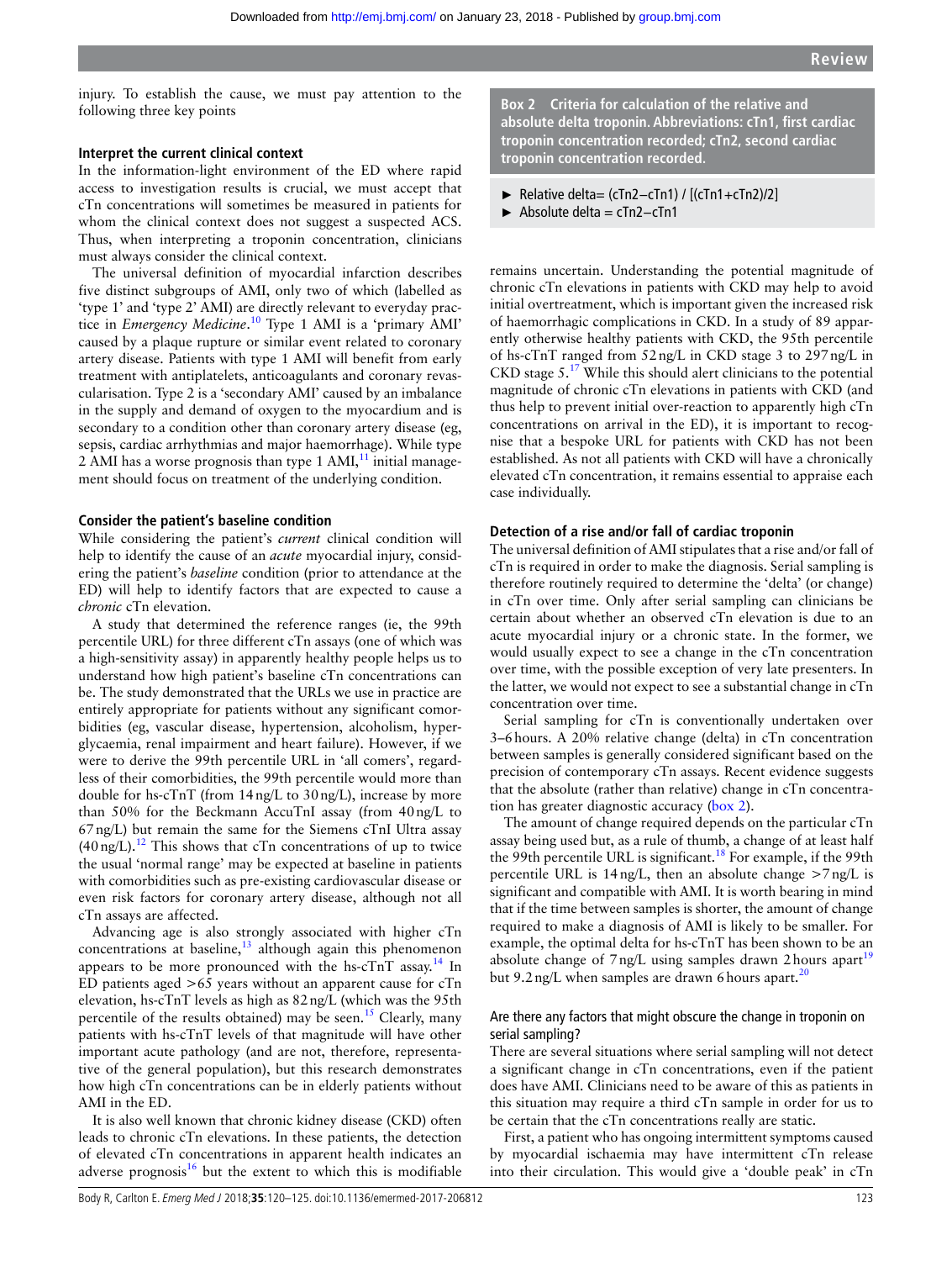# **Review**

concentrations and may mean that a change is not detected on serial sampling. The observed change may be minimal in patients who present late. The rate of troponin egress from the coronary circulation may also affect the change observed on serial sampling. For example, in patients who have acute coronary occlusion (eg, in the context of ST elevation AMI), it may take several hours for any rise in cTn concentrations to be observed. Finally, haemolysis will lead to a falsely high reading with cTnI and a falsely low reading with cTnT. Samples affected by haemolysis should not be used to calculate the change on serial sampling. In circumstances such as these when there is uncertainty about the significance of the observed delta, it may be necessary to take a third sample of blood for cTn analysis. It is important to note that published data on delta criteria consistently report imperfect sensitivity and specificity, even with optimal criteria.<sup>18</sup> Human interpretation is therefore always required to interpret the clinical context and to determine the need for a third sample.

#### Are there any circumstances when AMI can be diagnosed without serial sampling?

According to the third universal definition of AMI, detection of the rising or falling pattern of cTn is always required to make the diagnosis, except in the case of late presenters who have a high pretest probability of AMI.<sup>1</sup> However, there is recent evidence to suggest that a single, very high cTn concentration means that the probability of AMI is very high. For example, a single hs-cTnT concentration >60ng/L at baseline has a positive predictive value of 87% for AMI.<sup>21</sup> By combining cTn concentrations with other clinical information in a computerised clinical prediction model, it has been possible to achieve positive predictive value >90% for the diagnosis of ACS. $^{22}$ 

#### **Special situations** Post-AMI

Cardiac troponin concentrations can remain elevated for up to 2 weeks after  $AMI$ ,<sup>23</sup> although this is likely to depend on the magnitude of cTn elevation following the initial event. Elevated cTn concentrations should never be disregarded as an expected phenomenon: serial sampling is highly important. A rising pattern suggests recurrent AMI, whereas a gradual fall is consistent with an uncomplicated post-AMI course.

#### Periprocedural AMI

Following invasive coronary angiography without intervention (and after direct current cardioversion), we would not normally expect to see a cTn rise. However, cTn concentrations do often rise after PCI or coronary artery bypass grafting  $(CABG)$ . <sup>24</sup> If the cTn concentration exceeds five times the 99th percentile URL of the assay following PCI or 10 times the URL following CABG, then a periprocedural AMI may be diagnosed.<sup>10</sup> These cut-offs are, however, arbitrary, and patients meeting the criteria do not appear to have a worse prognosis than those without periprocedural AMI.<sup>24</sup> Despite this, the detection of a new cTn rise after initial hospital discharge should alert the emergency physician to the possibility of complications such as stent thrombosis.

# **Cases: outcome**

Returning to Case 1, the clinical context is compatible with a type 1 AMI, and there is currently no other apparent condition that may confound interpretation of cTn concentrations. At baseline, the hs-cTnT concentration is elevated to around twice the 99th percentile URL. However, the patient does have some factors associated with chronic cTn elevation: he is 70 years

old, has a history of coronary artery disease and has hypertension and hyperlipidaemia. It would therefore be inappropriate to 'diagnose' this patient with AMI based on a single troponin result. Serial sampling is an absolute requirement. If the repeat sample were to show an absolute change of  $>7$ ng/L at 2–3 hours or >9.2ng/L at 6hours, this would fulfil the criteria in the universal definition and is highly suggestive of AMI.

In Case 2, the cTn concentration is above the 99th percentile URL, and there has been a significant change on serial sampling (a relative change of  $>50\%$  and an absolute change of  $35 \text{ ng/L}$ , which is more than half of the value of the 99th percentile). The patient therefore meets the cTn criteria for a diagnosis of AMI and also has ECG changes compatible with ischaemia (ST depression in the ambulance). This means that the patient does have AMI. However, the clinical context suggests that this is a type 2 AMI, secondary to a dysrhythmia. Initial treatment should therefore focus on management of the dysrhythmia, although further investigation for underlying coronary artery disease should also be considered.

# **Summary**

Cardiac troponin enables detection of myocardial injury with high specificity. With the advent of hs-cTn assays that can detect smaller amounts of myocardial injury, clinicians must be careful to interpret cTn concentrations alongside (a) the clinical context, (b) the patient's baseline condition (including factors that are associated with a chronically elevated baseline cTn concentration) and (c) the 'delta troponin' or change on serial sampling.

**Twitter** @richardbody; @eddcarlton

**Funding** During the preparation of this manuscript, the National Institute for Health Research (NIHR) paid for protected research time covering the majority of Richard Body's salary (ref PDF-2012-193).

**Competing interests** RB accepted provision of travel and accommodation to present at a scientific session and a symposium (respectively) sponsored by Randox Laboratories.

**Provenance and peer review** Commissioned; externally peer reviewed.

© Article author(s) (or their employer(s) unless otherwise stated in the text of the article) 2018. All rights reserved. No commercial use is permitted unless otherwise expressly granted.

#### **References**

- 1 Thygesen K, Alpert JS, Jaffe AS, et al. Third universal definition of myocardial infarction. J Am Coll Cardiol 2012;60:1581–98.
- 2 International Federation of Clinical Chemistry and Laboratory Medicine. Troponin assay analytical characteristics 2013. 2013 http://www.ifcc.org/ifcc-scientific-division/ documents-of-the-sd/troponinassayanalyticalcharacteristics2013/.
- 3 Body R, McDowell G, Carley S, et al. Diagnosing acute myocardial infarction with troponins: how low can you go? Emerg Med J 2010;27:292-6.
- 4 Mills NL, Lee KK, McAllister DA, et al. Implications of lowering threshold of plasma troponin concentration in diagnosis of myocardial infarction: cohort study. BMJ 2012;344:e1533.
- 5 Apple FS, Collinson PO. For the IFCC Task Force on clinical applications of cardiac biomarkers. Analytical characteristics of high-sensitivity cardiac troponin assays. Clin Chem 2011;58:54–61.
- 6 NICE Diagnostics Guidance DG15. Myocardial infarction (acute): early rule out using high-sensitivity troponin tests, 2014. https://www.nice.org.uk/guidance/dg15 (accessed13 Feb 2015).
- 7 Westwood M, van Asselt T, Ramaekers B, et al. High-sensitivity troponin assays for the early rule-out or diagnosis of acute myocardial infarction in people with acute chest pain: a systematic review and cost-effectiveness analysis. Health Technol Assess 2015;19:1–234.
- 8 Giannitsis E, Kurz K, Hallermayer K, et al. Analytical validation of a high-sensitivity cardiac troponin T assay. Clin Chem 2010;56:254-61.
- 9 Giannitsis E, Becker M, Kurz K, et al. High-sensitivity cardiac troponin T for early prediction of evolving non-ST-segment elevation myocardial infarction in patients with suspected acute coronary syndrome and negative troponin results on admission. Clin Chem 2010;56:642–50.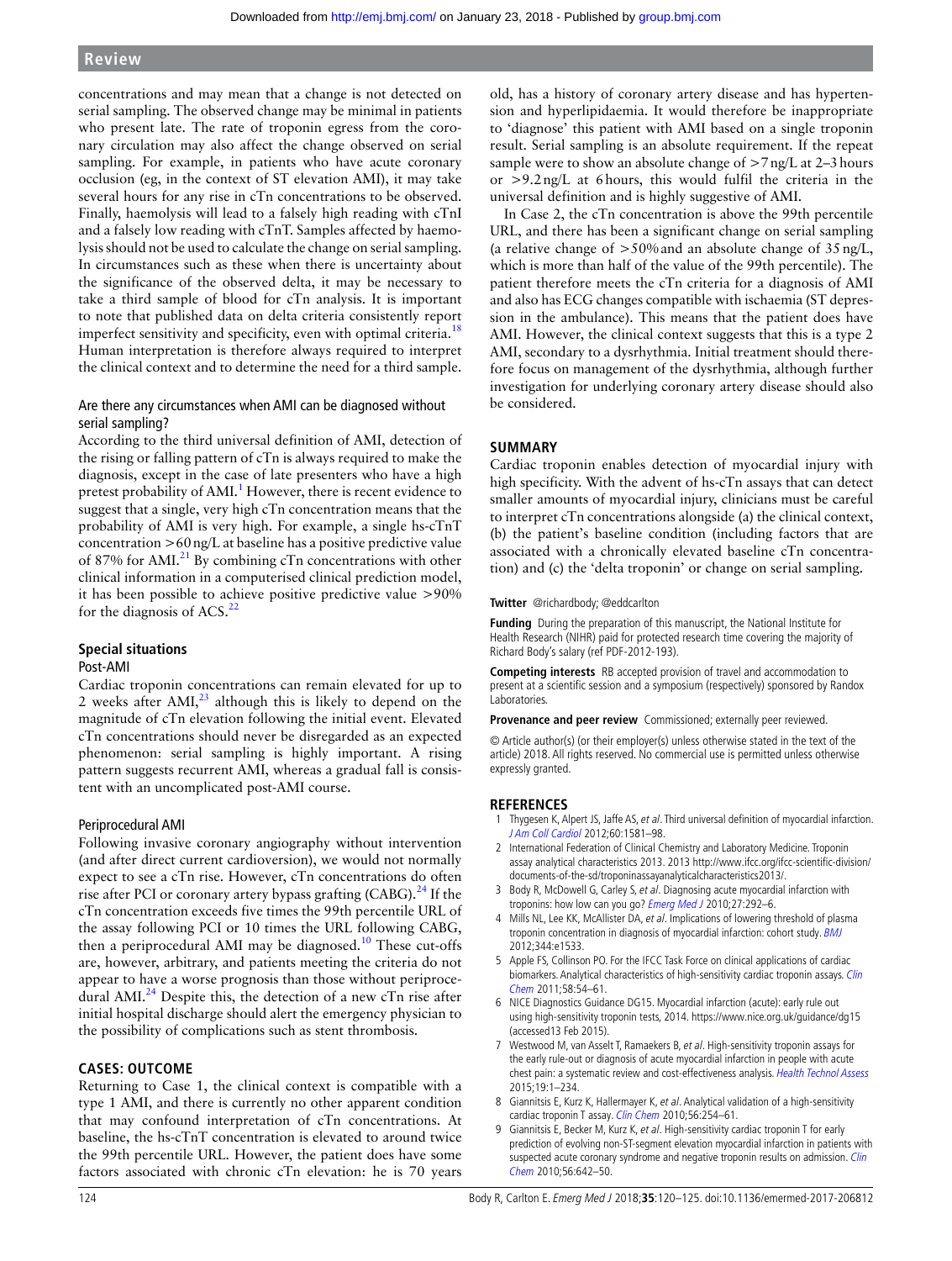- 9 Giannitsis E, Becker M, Kurz K, et al. High-sensitivity cardiac troponin T for early prediction of evolving non-St-segment elevation myocardial infarction in patients with suspected acute coronary syndrome and negative troponin results on admission. Clin Chem 2010;56:642–50.
- 10 Thygesen K, Alpert JS, White HD, et al. Universal definition of myocardial infarction. Circulation 2007;116:2634–53.
- 11 Baron T, Hambraeus K, Sundström J, et al. Type 2 myocardial infarction in clinical practice. Heart 2015;101:101–6.
- 12 Collinson PO, Heung YM, Gaze D, et al. Influence of population selection on the 99th percentile reference value for cardiac troponin assays. Clin Chem 2012;58:219-25.
- 13 Gore MO, Seliger SL, Defilippi CR, et al. Age- and sex-dependent upper reference limits for the high-sensitivity cardiac troponin T assay. J Am Coll Cardiol 2014;63:1441–8.
- 14 Reiter M, Twerenbold R, Reichlin T, et al. Early diagnosis of acute myocardial infarction in the elderly using more sensitive cardiac troponin assays. Eur Heart J 2011;32:1379–89.
- 15 Hammarsten O, Fu ML, Sigurjonsdottir R, et al. Troponin T percentiles from a random population sample, emergency room patients and patients with myocardial infarction. Clin Chem 2012;58:628–37.
- 16 Khan NA, Hemmelgarn BR, Tonelli M, et al. Prognostic value of troponin T and i among asymptomatic patients with end-stage renal disease: a meta-analysis. Circulation 2005;112:3088–96.
- 17 Chotivanawan T, Krittayaphong R. Normal range of serum highly-sensitive troponin-T in patients with chronic kidney disease stage 3-5. J Med Assoc Thai 2012;95(Suppl 2):S127–32.
- 18 Morrow DA, Bonaca MP. Real-world application of "delta" troponin. J Am Coll Cardiol 2013;62:1239–41.
- 19 Reichlin T, Irfan A, Twerenbold R, et al. Utility of absolute and relative changes in cardiac troponin concentrations in the early diagnosis of acute myocardial infarction. Circulation 2011;124:136–45.
- 20 Mueller M, Biener M, Vafaie M, et al. Absolute and relative kinetic changes of high-sensitivity cardiac troponin T in acute coronary syndrome and in patients with increased troponin in the absence of acute coronary syndrome. Clin Chem 2012;58:209–18.
- 21 Mueller-Hennessen M, Mueller C, Giannitsis E, et al. Serial sampling of high-sensitivity cardiac troponin T may not be required for prediction of acute myocardial infarction diagnosis in chest pain patients with highly abnormal concentrations at presentation. Clin Chem 2017;63:542–51.
- 22 Body R, Carlton E, Sperrin M, et al. Troponin-only Manchester Acute Coronary Syndromes (T-MACS) decision aid: single biomarker re-derivation and external validation in three cohorts. Emerg Med J 2017;34:349-56.
- 23 Licka M, Zimmermann R, Zehelein J, et al. Troponin T concentrations 72 hours after myocardial infarction as a serological estimate of infarct size. Heart 2002;87:520–4.
- 24 Christensen MK, Huang H, Torp-Pedersen C, et al. Incidence and impact on prognosis of peri-procedural myocardial infarction in 2760 elective patients with stable angina pectoris in a historical prospective follow-up study. BMC Cardiovasc Disord 2016;16:140.
- 25 Mills NL, Churchhouse AM, Lee KK, et al. Implementation of a sensitive troponin I assay and risk of recurrent myocardial infarction and death in patients with suspected acute coronary syndrome. JAMA 2011;305:1210–6.